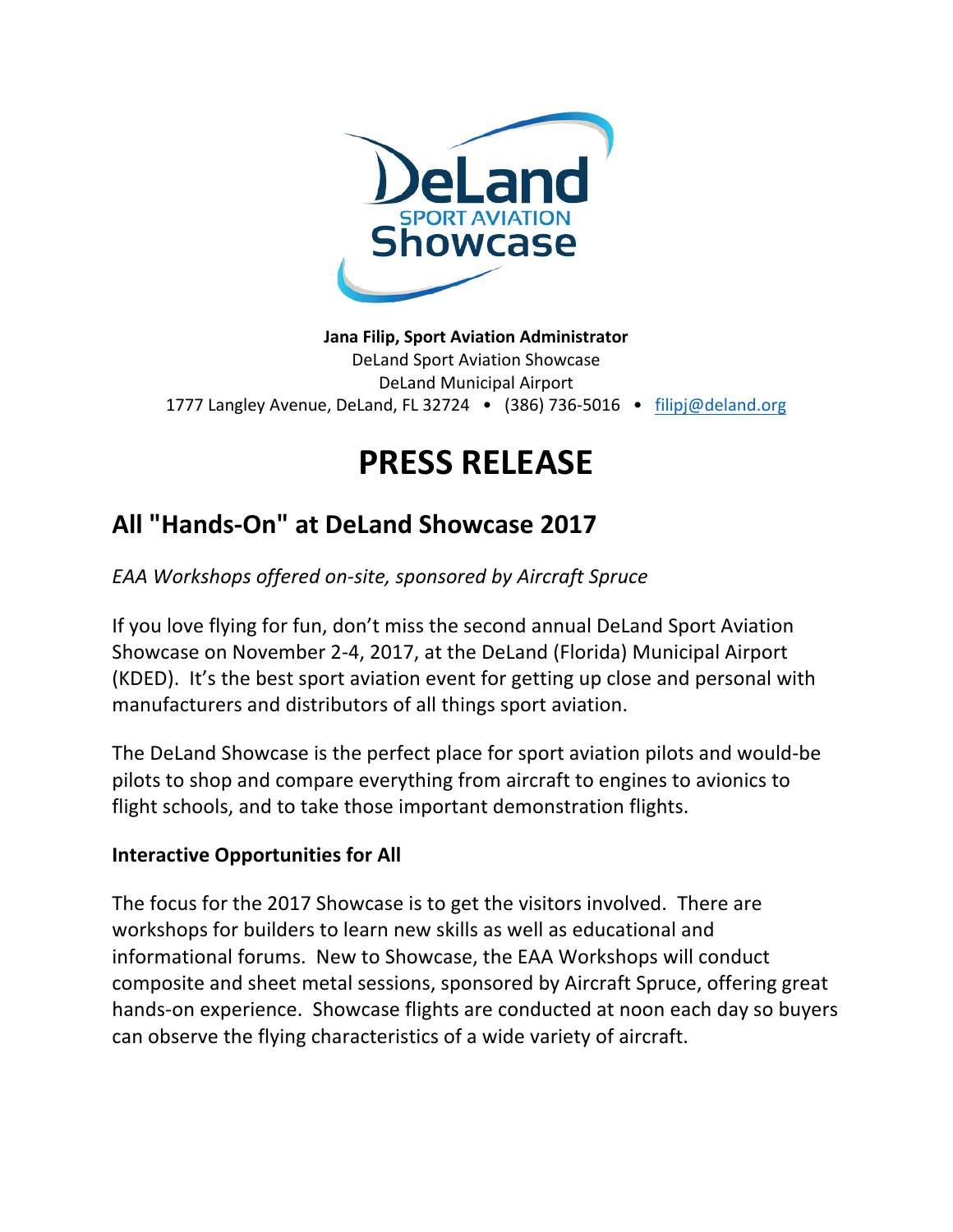Exhibits will be open from  $9a - 5p$  daily. On-site food and beverage concessions will be centrally located near the Show Center Tent, featuring live music by the Flying Musicians Association, along with interviews and presentations daily throughout the show.

This year's Indoor Exhibitors Tent will feature an enhanced Exhibitor Presentation Stage, manned each day by recognized aviation radio hosts. There will be ongoing product presentations along with interactive games and product giveaways.

Online admissions for attendees is "live" on the Showcase website, with special discounts for early purchases and EAA/AOPA members. Group discounts are also offered. Learn more at www.sportaviationshowcase.com/eventinfo/admissions/index.

Underwing Camping will be available on the Showcase infield and will be hosted by the Recreational Aviation Foundation. Underwing campers for Showcase 2017 will be able to register online soon.

## **DeLand wins "America's Main Street" Award!**

Not only is the DeLand Sport Aviation Showcase a delightful experience, the City of DeLand is a delight as well!

Recently crowned "America's Main Street", MainStreet DeLand was one of 242 main streets in 48 states competing for the title before the judges selected MainStreet DeLand as the winner. A restored historic area brimming with interesting shops and eateries, DeLand sits adjacent to Stetson University, Florida's oldest private college.

In addition, the beautiful beaches of Daytona Beach are 20 miles to the east, and the multiplex of Disney World theme parks is less than an hour to the south, making the DeLand area a great family place. Learn more about the DeLand area at www.sportaviationshowcase.com/area-info/index.

Get the latest info about Showcase 2017 by signing up for the event's newsletter on the Showcase Homepage; visit www.sportaviationshowcase.com and click on the "Join Our Newsletter" button...or "like" DeLand Sport Aviation Showcase on Facebook.